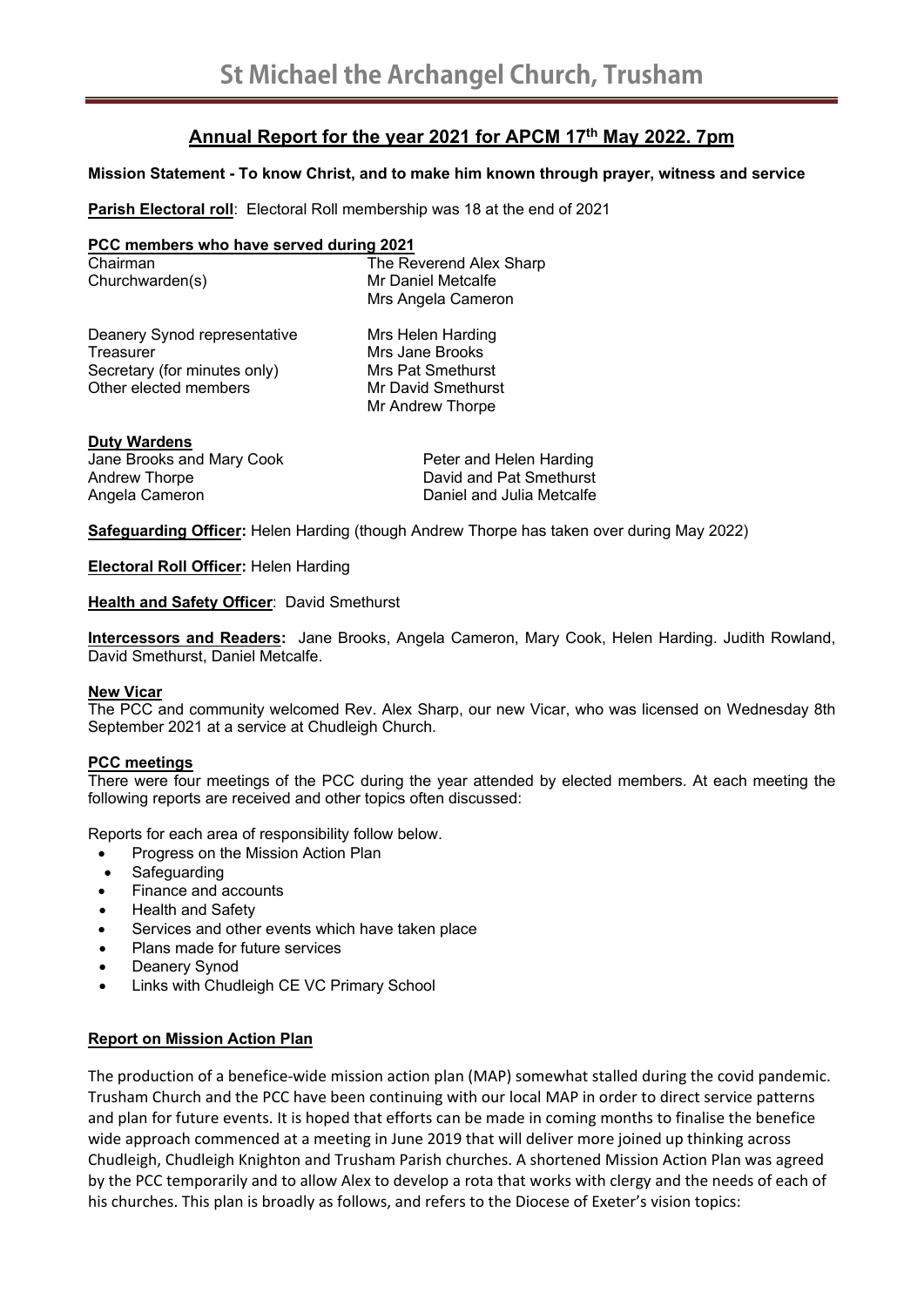Growing in prayer. Trusham continues to develop its mindfulness group and to promote ties with the other churches in the benefice, and with the school through their prayer calendar. Churches in the benefice collectively share the same readings each week using part or all of a book from the Bible over a few weeks.

Making new disciples. Trusham has transitioned from online worship to church‐based activities following the coronavirus pandemic. In 2021, we reinstated the Nativity Play, Carol Service, Evening service on Christmas Eve; all of which were joyful and well attended. It is hoped to expand upon face to face worship during 2022.

Serving the people of Devon with joy. With the re-emergence of face-to-face services, we have recently focused on offering regular communion and all age worship services with Trusham, as well as Iona healing services and other special services. Next year will see a fuller calendar of events.

### **The Safeguarding of Children and Vulnerable Adults (report by Helen Harding)**

The PCC has complied with the duty under section 5 of the Safeguarding & Clergy Discipline Measure 2016 to have due regard to the House of Bishops' guidance on safeguarding children and vulnerable adults. The issue of safeguarding has been discussed at every PCC meeting with some specific issues being mentioned each time. Andrew Thorpe has been becoming more familiar with the Safeguarding in the parish prior to taking over as the Parish Safeguarding Representative in 2022.

During the year the safeguarding representatives within the Benefice continued to meet and work together, using each other's strengths to their best advantage. The Diocesan Parish Dashboards Scheme helps us to keep up to date with everything. The system of training has changed which means that our Churchwardens and PCC members will need to undertake the new training in 2022. No issues have been reported.

### **Finance and accounts (report by Jane Brooks)**

Please refer to the accounts prepared by Clare Lillington and Jane Brooks as Treasurer. In the year to 2021 the church received £7683.88 in funds with £9034.09 of expenses, meaning there was a shortfall this year. The Parish Giving Scheme has helped us to keep our doors open. The church is struggling to get donations due to dwindling congregations. We had to withdraw £2000 from our deposit account, to pay for the annual insurance. Coffee mornings could be reinstated to help with fund raising. The recent Village Hall get-together for newcomers to the village was very popular and this might be a format we could adopt.

### **Health and Safety [Report by David Smethurst]**

There have been no concerns regarding Health and Safety during the year. The COVID safety measures stayed in place throughout the year. The boiler was serviced when church re-opened for services.

#### **Deanery Synod Report (report by Helen Harding)**

Report prepared by Clare Lillington (the Synod Secretary) for Chudleigh Church APCM and submitted by Helen Harding.

In April Jon Curtis, the Diocesan Lay Discipleship Advisor, gave details about his job and explained that one of the primary aims of his role is to make the local church fit to flourish in its own environment and give learning opportunities to lay people to support this.

In July the Synod met for the first time in person since the start of the Covid pandemic. The café style meeting format enabled people to share their positive and negative views about the last two years.

In September, James Greer the Diocesan Mission Enabler gave a very encouraging talk on 'How to move forward as we come out of the pandemic'.

Deanery Synod is a good forum for churches to share the highs and lows of church life and to give encouragement to each other.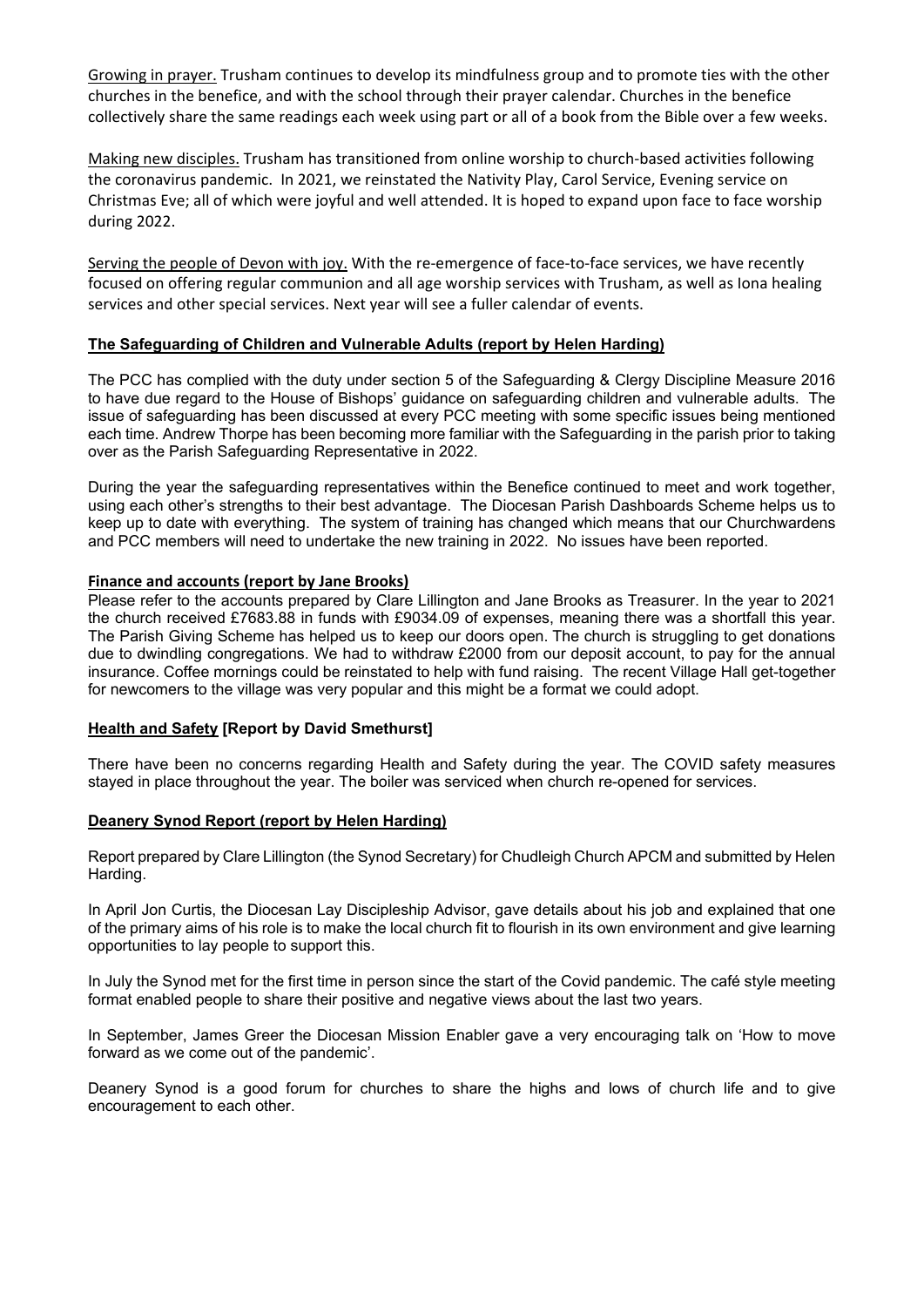## **Church attendance**

- Easter Day 2021 service 18
- Christmas 2021 a Christmas Eve Communion service took place with 16 communicants present. The Nativity Play and Carols at The Cridford returned with high attendance.
- Sunday services returned to a more regular pattern following Alex's appointment.
- Funerals services 1
- Marriages -0
- Baptisms 1 (Gigi Budd)

# **Chudleigh CE Community Primary School (Report by Pat Smethurst)**

### **A place for all to grow and flourish**

**Vision statement**: Our Christian school will provide a safe and nurturing environment in which every child's gifts are celebrated so that they can flourish and achieve. Our school family will reach outwards to our community and the wider world in exploration, love and friendship.

During 2021 and the first term of 2022, school life was overshadowed by the Coronavirus pandemic, with increased absences from school because of illness and the need to have some home learning. However, much of school life is returning to near normal, following difficulties caused during the pandemic. Residential visits for years 4 and 6 and sports days are taking place. All pupils in Years 3 to 5 took part in a musical production. Statutory tests are taking place again, the first time since 2019. Two whole school visits to church have been made. A wide range of school clubs offer pupils the opportunity to engage in a range of extra-curricular activities, including a British Sign Language Club, the members of which took an assembly in school.

Our church continues to use the weekly prayer themes used by the school in our intercessions.

Alex has become an ex-officio member of the Governing Board. Pat continues to be Chair of the Board. The Board continues with its strategic role, members making visits to school and meeting with staff and pupils.

### **Fabric of the Church (Report by Dan Metcalfe and Angela Cameron)**

An inspection undertaken in December 2019 remains current and identified a number of areas of work to be carried out with urgency. These include repairs to the tower, aisle cross and rainwater goods. A faculty approval has been achieved and church wardens are now looking into contractors to carry out the work. The lych gate will also require some attention over coming months as hinges and fixings are failing. Church wardens are investigating options for the replacement of certain ceiling lights due to the expensive nature of the fittings which are increasingly needing to be replaced 6 years on from the re-ordering. Otherwise, the building and church yard are in good order.

### **Church yard**

The church yard is maintained regularly by Phil Brooks and the PCC thanks him for his efforts. In recent years (during the pandemic in particular) a decision was taken to omit the mowing of some areas to allow wildflowers to grow in the church yard in an effort to 're-wild' and provide a haven for nature. Several rare species were noted and interpretation boards erected to explain this. A view will be taken by the PCC on the continuing use of this policy on a year-by-year basis.

#### **Church cleaning and flowers**

Willing helpers keep the church clean and decorated with flowers. Grateful thanks to those who have offered to return to the flower rota duties to keep the church looking beautiful now it is once again open to the public.

### **Bell ringing (report Angela Cameron, Bell Tower Captain)**

practices, alternating between Trusham and Doddiscombesleigh Churches, fortnightly, on Wednesday evening 7.30pm -9pm. Unfortunately the number of ringers is very small and we therefore fail to raise enough ringers for Sunday services, although we will keep trying.

# **Charities**

The PCC continues to help charities by donating part of its annual income. It has been agreed that the PCC continue with the retroactive method of giving, based upon the previous year's church income, rather than assigning an estimated amount for the coming year based on last year's income. It is hoped that this will provide a more realistic reflection of the amounts available for gifting and will allow the PCC to better manage the slim financial resources we have.

------------------------------------------------------------------------------------------------------